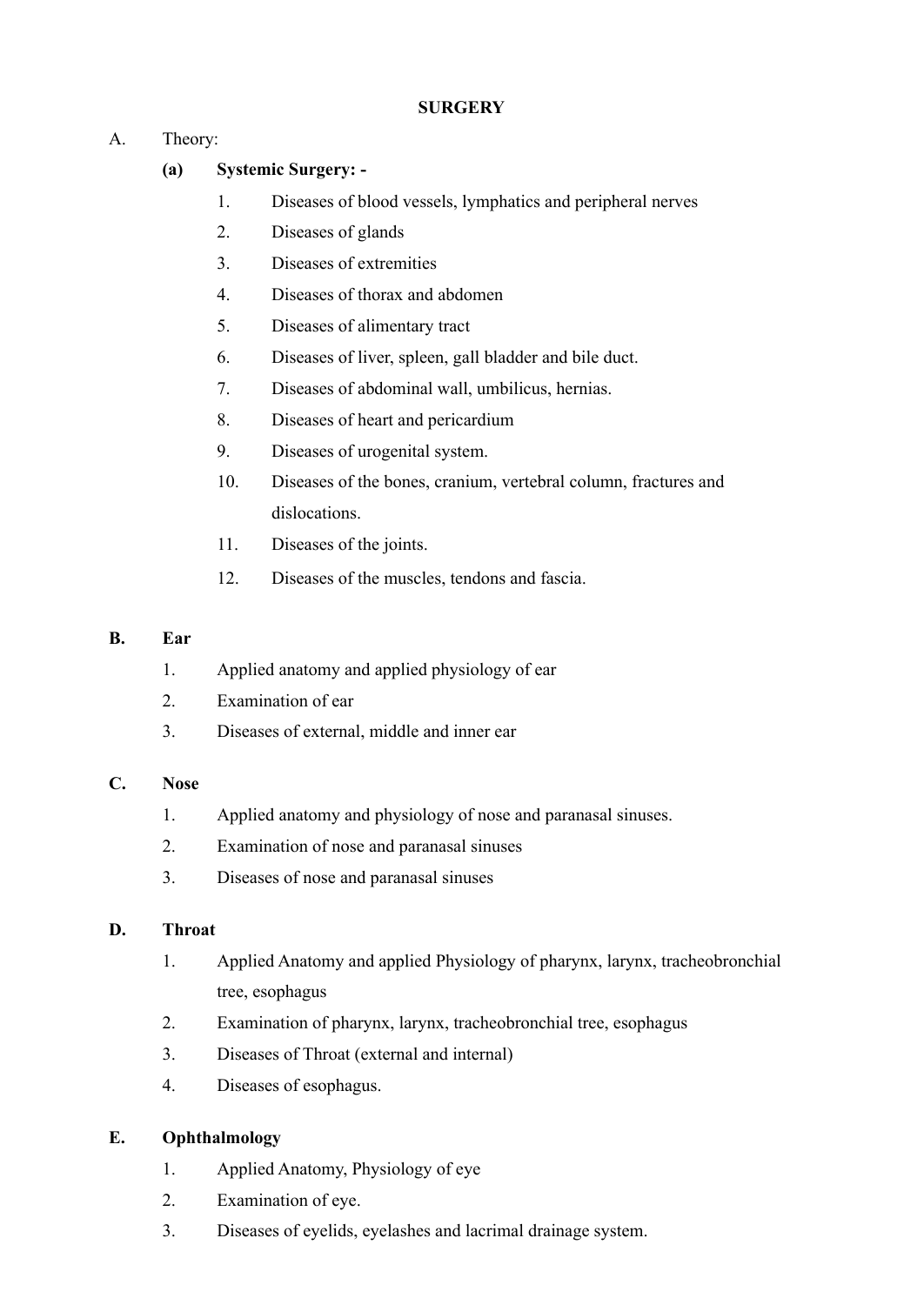4. Diseases of Eyes including injury related problems.

# **F. Dentistry**

- 1. Applied anatomy, physiology of teeth and gums;
- 2. Milestones related to teething.
- 3. Examination of Oral cavity.
- 4. Diseases of gums
- 5. Diseases of teeth
- 6. Problems of dentition

General management, surgical management and homoeopathic therapeutics of the above topics will be covered.

# **Practical or clinical:**

(To be taught in Second and Third B.H.M.S.)

- 1. Every student shall prepare and submit twenty complete histories of surgical cases, ten each in the Second and Third B.H.M.S. classes respectively.
- 2. Demonstration of surgical Instruments, X-rays, specimens etc.
- 3. Clinical examinations in Surgery.
- 4. Management of common surgical procedures and emergency procedures as stated below:
	- (a) Wounds
	- (b) Abscesses: incision and drainage.
	- (c) Dressings and plasters.
	- (d) Suturing of various types.
	- (e) Pre-operative and post-operative care.
	- (f) Management of shock.
	- (g) Management of acute hemorrhage.
	- (h) Management of acute injury cases.
	- (i) Preliminary management of a head Injury case.

# **Examination:**

It will be conducted in Third B.H.M.S (not in Second B.H.M.S).

# 1. **Theor :**

**y**

- 1.1. Number of papers 02
- 1.2. Marks: Paper I-100; Paper II-100
- 1.3. Contents: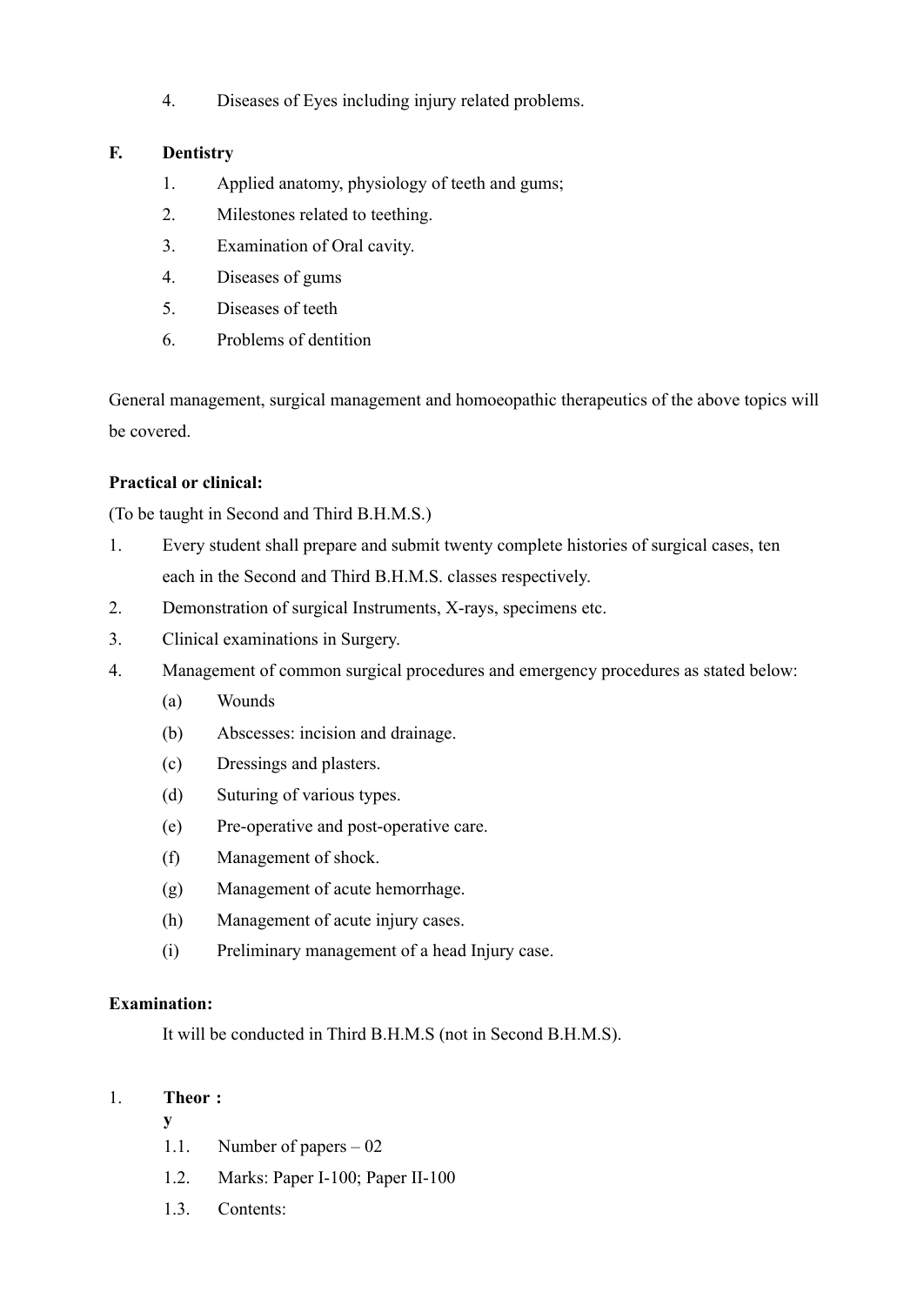# 1.3.1. **Paper –I:**

| Section $-$ I- General Surgery & Hom. Therapeutics           | 50 marks |
|--------------------------------------------------------------|----------|
| Section II – Systemic surgery $&$ Hom. Therapeutics 50 marks |          |

# **1.3.2. Paper –II:**

|    |      | Section- I- Systemic Surgery           |       |                                                                        |              | 50 marks  |     |
|----|------|----------------------------------------|-------|------------------------------------------------------------------------|--------------|-----------|-----|
|    |      |                                        | (i)   | <b>ENT</b>                                                             |              |           |     |
|    |      |                                        | (ii)  | Ophthalmology                                                          |              |           |     |
|    |      |                                        | (iii) | Dentistry                                                              |              |           |     |
|    |      |                                        | (iv)  | Orthopedics                                                            |              |           |     |
|    |      |                                        |       | Section - 2: Systemic Surgery                                          |              |           |     |
|    |      |                                        |       | Homoeopathic Therapeutics                                              |              | -50 marks |     |
|    |      |                                        | (i)   | <b>ENT</b>                                                             |              |           |     |
|    |      |                                        | (ii)  | Ophthalmology                                                          |              |           |     |
|    |      |                                        | (iii) | Dentistry                                                              |              |           |     |
|    |      |                                        | (iv)  | Orthopedics                                                            |              |           |     |
| 2. |      | Practical including viva voce or oral: |       |                                                                        |              |           |     |
|    | 2.1. | Marks: 200                             |       |                                                                        |              |           |     |
|    | 2.2. | Distribution of marks;                 |       |                                                                        | <b>Marks</b> |           |     |
|    |      | 2.2.1. One long case                   |       |                                                                        |              |           | 40  |
|    |      | 2.2.2.                                 |       | Identification of instruments, X-rays                                  |              |           | 30  |
|    |      | 2.2.3.                                 |       | Practical records, case records or journal<br>With Communication Skill |              |           | 30  |
|    |      | 2.2.4. Viva voce (oral)                |       |                                                                        |              |           | 100 |
|    |      |                                        |       |                                                                        |              |           |     |

#### **Total 200**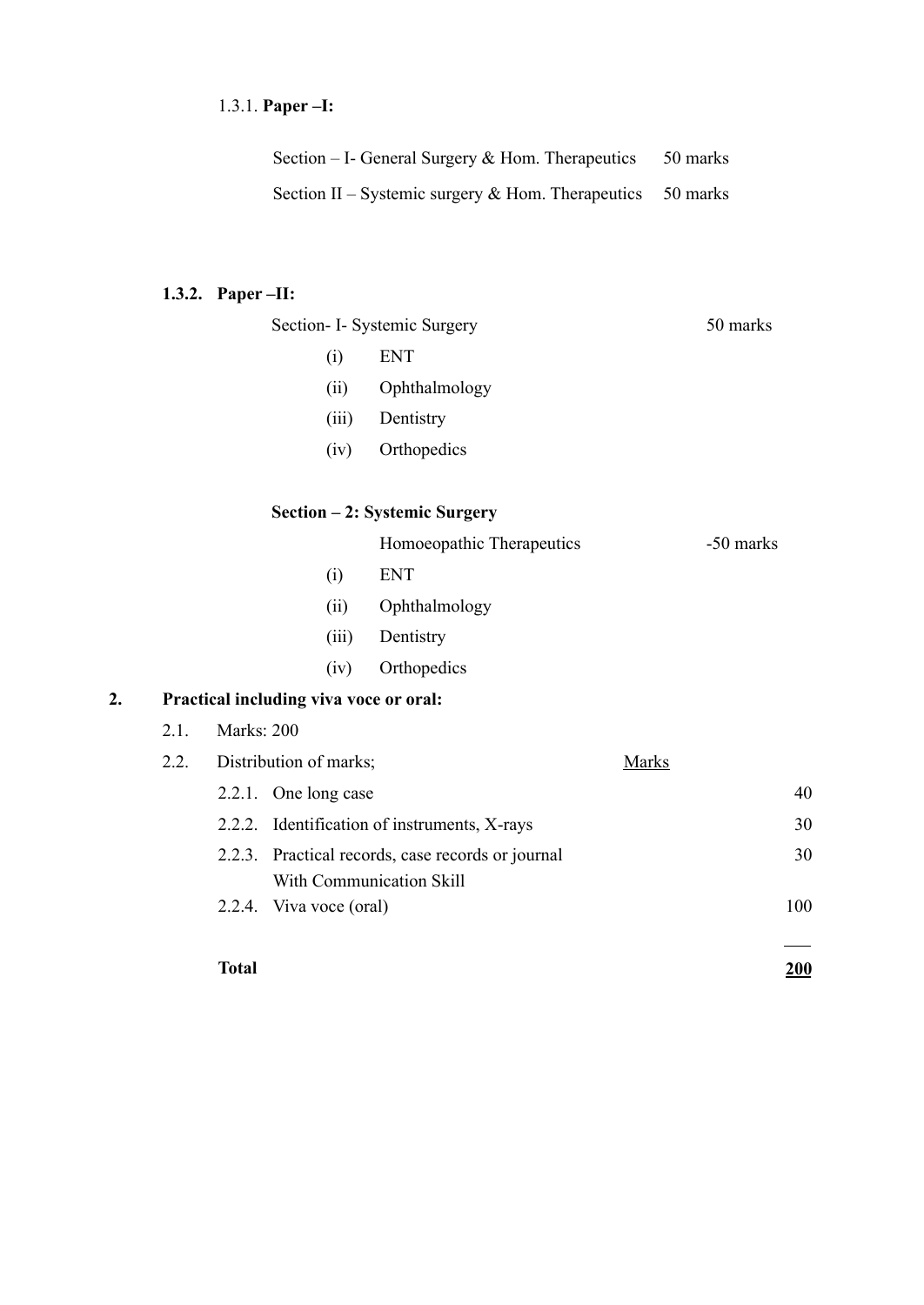# **GYNAECOLOGY AND OBSTETRICS**

A. Theory:

# **1. Gynaecology**

- (a) Infections and ulcerations of the female genital organs.
- (b) Injuries of the genital tract.
- (c) Disorders of menstruation.
- (d) Menorrhagia and dysfunctional uterine bleeding.
- (e) Disorders of female genital tract.
- (f) Diseases of breasts
- (g) Sexually transmitted diseases
- (h) Endometriosis and adenomyosis.
- (i) Infertility and sterility
- (j) Non-malignant growths.
- (k) Malignancy
- (l) Chemotherapy caused complications
- (m) Management and therapeutics of the above listed topics in Gynaecology.

# **2. Obstetrics**

- (a) High risk labour; mal-positions and mal-presentations; twins, prolapse of cord and limbs, abnormalities in the action of the uterus; and abnormal conditions of soft part contracted pelvis; obstructed labour, complications of 3<sup>rd</sup> stage of labour, injuries of birth canal, foetal anomalies.
- (b) Abnormal pregnancies-abortions, molar pregnancy, diseases of placenta and membranes, toxemia of pregnancy, antepartum haemorrhages, multiple pregnancy, protracted gestation, ectopic pregnancy, intrauterine growth retardation, pregnancy in Rh negative woman, intrauterine fetal death, still birth.
- (c) Common disorders and systemic diseases associated with pregnancy.
- (d) Pre-natal Diagnostic Techniques (Regulation and Prevention of Misuse) Act, 1994.
- (e) Common obstetrical operations-medical termination of pregnancy, criminal abortion, caseareran section, episiotomy.
- (f) Emergency obstetric care.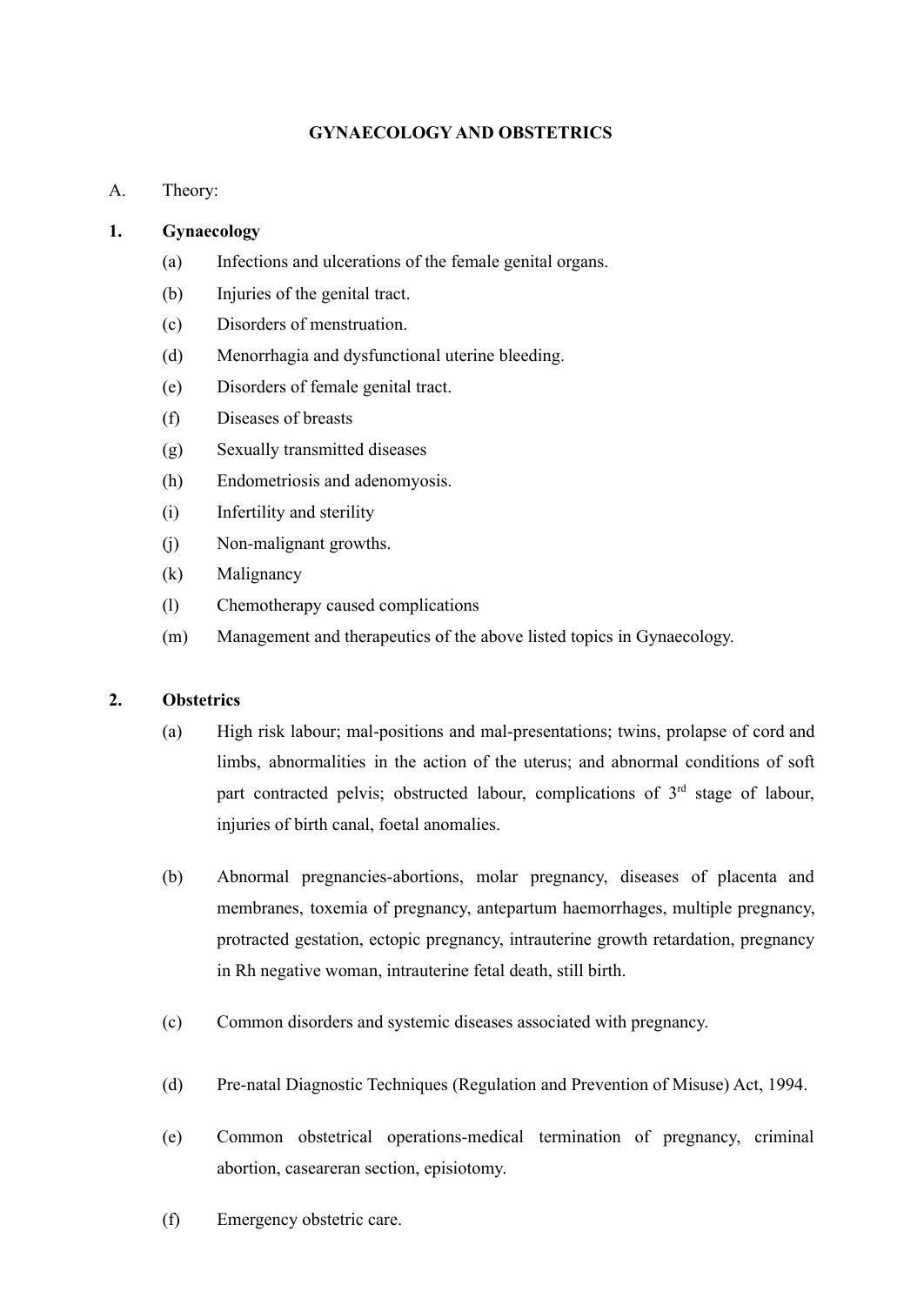- (g) Population dynamics and control of conception.
- (h) Infant care neonatal hygiene, breast feeding, artificial feeding, management of premature child, asphyxia, birth injuries, common disorders of newborn.
- (i) Reproductive and child health care (a) safe motherhood and child survival (b) Risk approach – MCH care (c) Maternal mortality and morbidity (d) Perinatal mortality and morbidity (e) Diseases of foetus and new born.
- (j) Medico-legal aspects in obstetrics.
- (k) Homoeopathic Management and Therapeutics of the above listed clinical conditions in Obstetrics.

# **B. Practical or clinical:**

Practical or clinical classes shall be taken on the following topics in Third B.H.M.S

- (a) Gynaecological case taking
- (b) Obstetrical case taking
- (c) Gynaecological examination of the patient
- (d) Obstetrical examination of the patient including antenatal, intranatal and post- natal care
- (e) Bed side training
- (f) Adequate grasp over Homoeopathic principles and management
- (g) Identification of Instruments and models

# **Record of ten cases each in gynaecology and obstetrics.**

- C. Examination:
- 1. Theory:
	- 1.1 Number of papers- 02
	- 1.2 Marks: Paper I- 100; Paper II- 100
	- 1.3 Contents:
		- 1.3.1. Paper-I: Gynaecology and homoeopathic therapeutics
		- 1.3.2. Paper-II: Obstetrics, infant care and homoeopathic therapeutics
- 2. Practical including viva voce or oral:
	- 2.1. Marks: 200
	- 2.2.2. Distribution of marks: Marks
	- $2.2.1.$  One long case  $30$
	- 2.2.2. Practical records, case records, journal with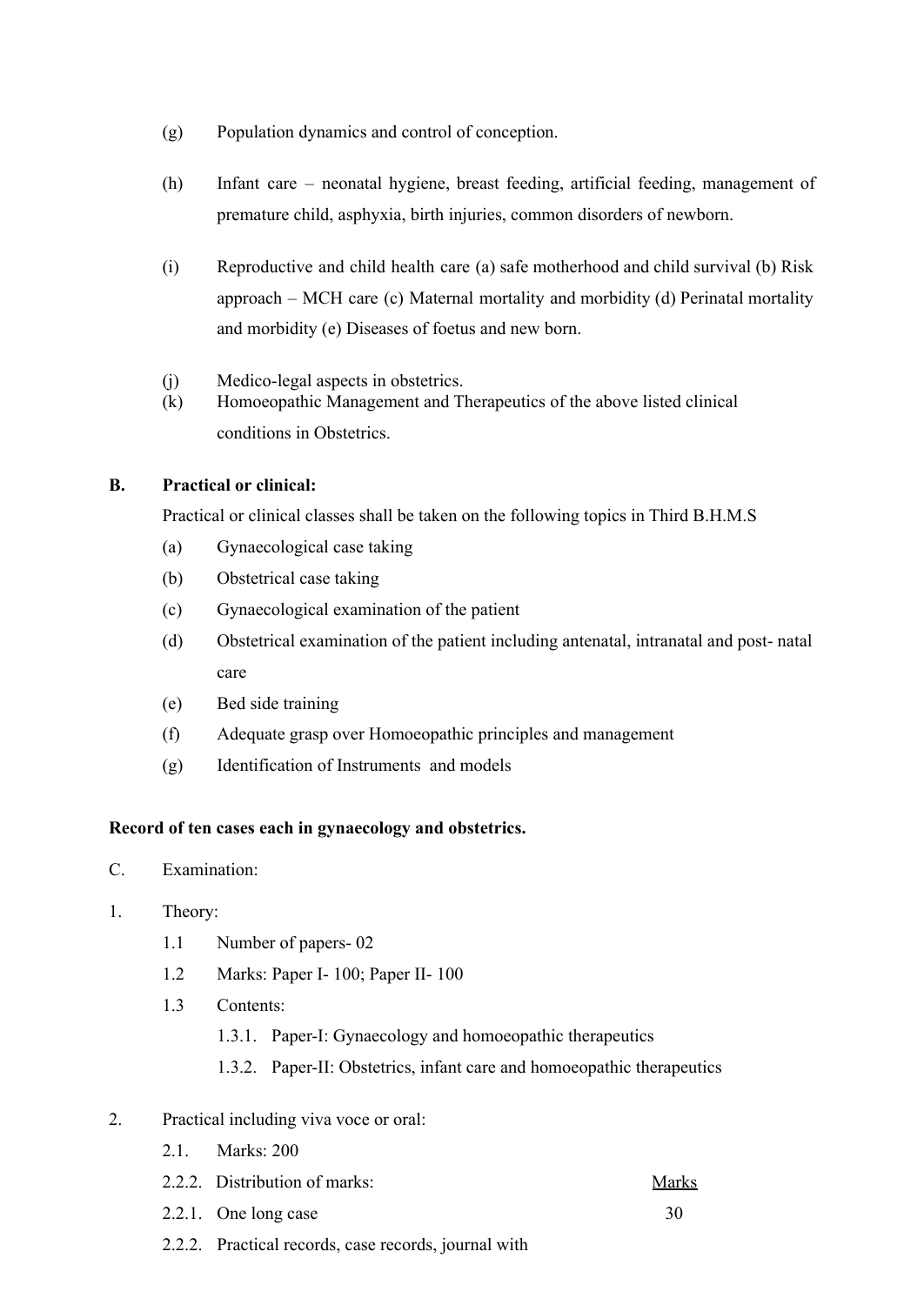| Communication skills                                       | 30  |
|------------------------------------------------------------|-----|
| 2.2.3. Identification of instruments, models and specimens | 40  |
| 2.2.4. Viva voce (oral)                                    | 100 |
|                                                            |     |

**Total 200**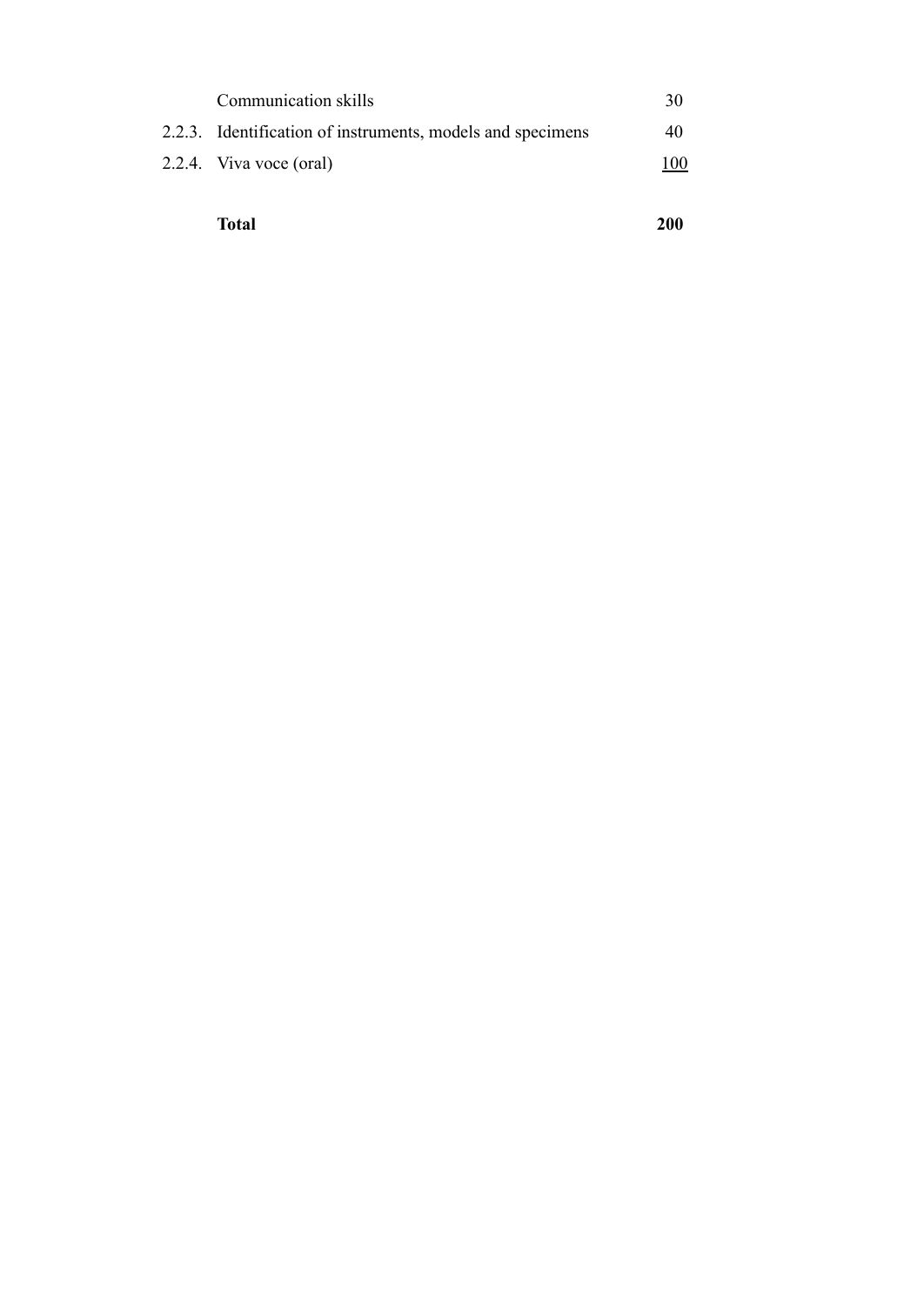# **HOMOEOPATHIC MATERIA MEDICA THIRD B.H.M.S.**

In addition to the syllabus of First and Second B.H.M.S. including the use of medicines for Second BHMS (Appendix-I), the following additional topics and medicines are included in the syllabus of homoeopathic material for the Third B.H.M.S. examination.

# **A. General Topics of Homoeopathic Materia Medica –**

(a) concept of nosodes – definition of nosodes, types of nosodes, general indication of Nosodes.

(b) concepts of constitution, temperatures, diathesis- definitions, various concepts of constitution with their peculiar characteristics, importance of constitution, temperaments and diathesis and their utility in treatment of patients.

# B. **Concepts of mother tincture**.

C. Homoeopathic medicines to be taught in Third BHMS as in Appendix-II

| <b>APPENDIX-II</b> |  |
|--------------------|--|
|                    |  |

| 1.  | Acetic acid          |
|-----|----------------------|
| 2.  | Actea spicata        |
| 3.  | Agaricus muscarius   |
| 4.  | Agnus castus         |
| 5.  | Alumina              |
| 6.  | Ambra grisea         |
| 7.  | Ammonium carbonicum  |
| 8.  | Ammonium muriaticum  |
| 9.  | Anacardium orientale |
| 10. | Apocynum cannabinum  |
| 11. | Arsenicum Iodatum    |
| 12. | Asafoetida           |
| 13. | Aurum metallicum     |
| 14. | Baryta carboica      |
| 15. | Belladonna           |
| 16. | Benzoic acid         |
| 17. | Berberis vulgaris    |
| 18. | <b>Bismuth</b>       |
| 19. | <b>Borax</b>         |
| 20. | Bovista Lycoperdon   |
| 21. | <b>Bromium</b>       |
| 22. | Bufo rana            |
| 23. | Cactus grandiflorus  |
| 24. | Caladium seguinum    |
| 25. | Calcarea aresnicosa  |
| 26. | Camphora             |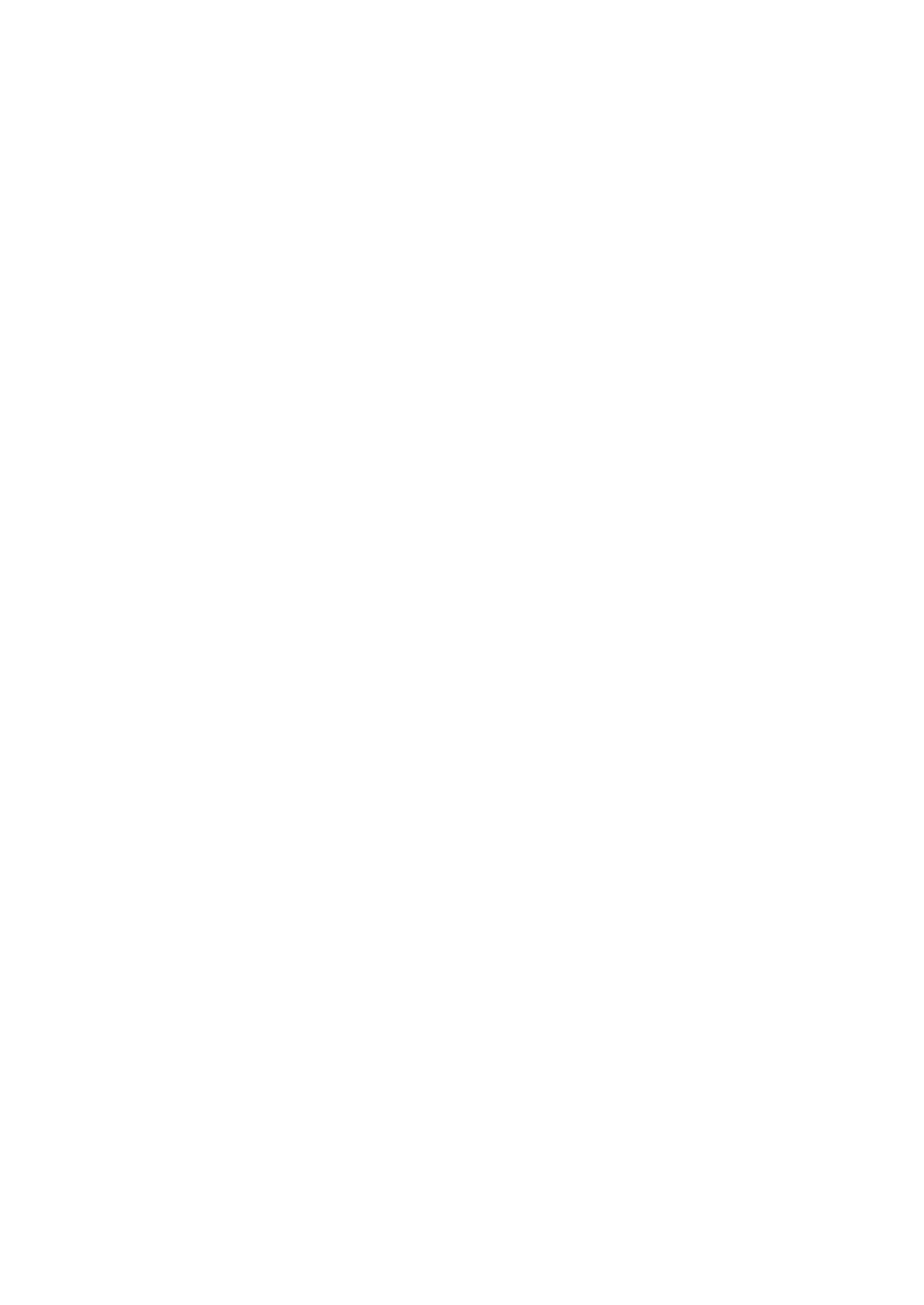| 27.        | Cannabis indica        |
|------------|------------------------|
| 28.        | Cannabis sativa        |
| 29.        | Cantharis vesicatoria  |
| 30.        | Carbo vegetabilis      |
| 31.        | Chelidonium majus      |
| 32.        | Conium maculatum       |
| 33.        | Crotalus horridus      |
| 34.        | Croton tiglium         |
| 35.        | Cyclamen europaeum     |
| 36.        | Digitalis purpurea     |
| 37.        | Dioscorea villosa      |
| 38.        | Equisetum hyemale      |
| 39.        | Ferrum metallicum      |
| 40.        | Graphites              |
| 41.        | Helleborus niger       |
| 42.        | Hyoscyamus niger       |
| 43.        | Ignatia amara          |
| 44.        | Kali bichromicum       |
| 45.        | Kali bromatum          |
| 46.        | Kali carbonicum        |
| 47.        | Kreosotum              |
| 48.        | Lachesis muta          |
| 49.        | Moschus                |
| 50.        | Murex purpurea         |
| 51.        | Muriatic acid          |
| 52.        | Naja tripudians        |
| 53.        | Natrum carbonicum      |
| 54.        | Nitric acid            |
| 55.        | Nux moschata           |
| 56.        | Opium                  |
| 57.        | Oxalic acid            |
| 58.        | Petroleum              |
| 59.        | Phosphoric acid        |
| 60.        | Phosphorus             |
| 61.        | Phytolacca decandra    |
| 62.        | Picric acid            |
| 63.        | Platinum metallicum    |
| 64.        | Podophyllum            |
| 65.        | Secale cornutum        |
| 66.        | Selenium               |
| 67.        | Sepia                  |
| 68.        | Staphysagria           |
| 69.        | Stramonium             |
| 70.        | Sulphuric acid         |
| 71.<br>72. | Syphilinum<br>Tabacum  |
| 73.        | Taraxacum officinale   |
| 74.        | Tarentula cubensis     |
| 75.        | Terebinthina           |
| 76.        | Theridion              |
| 77.        | Thlaspi bursa pastoris |
| 78.        | Veratrum album         |
|            |                        |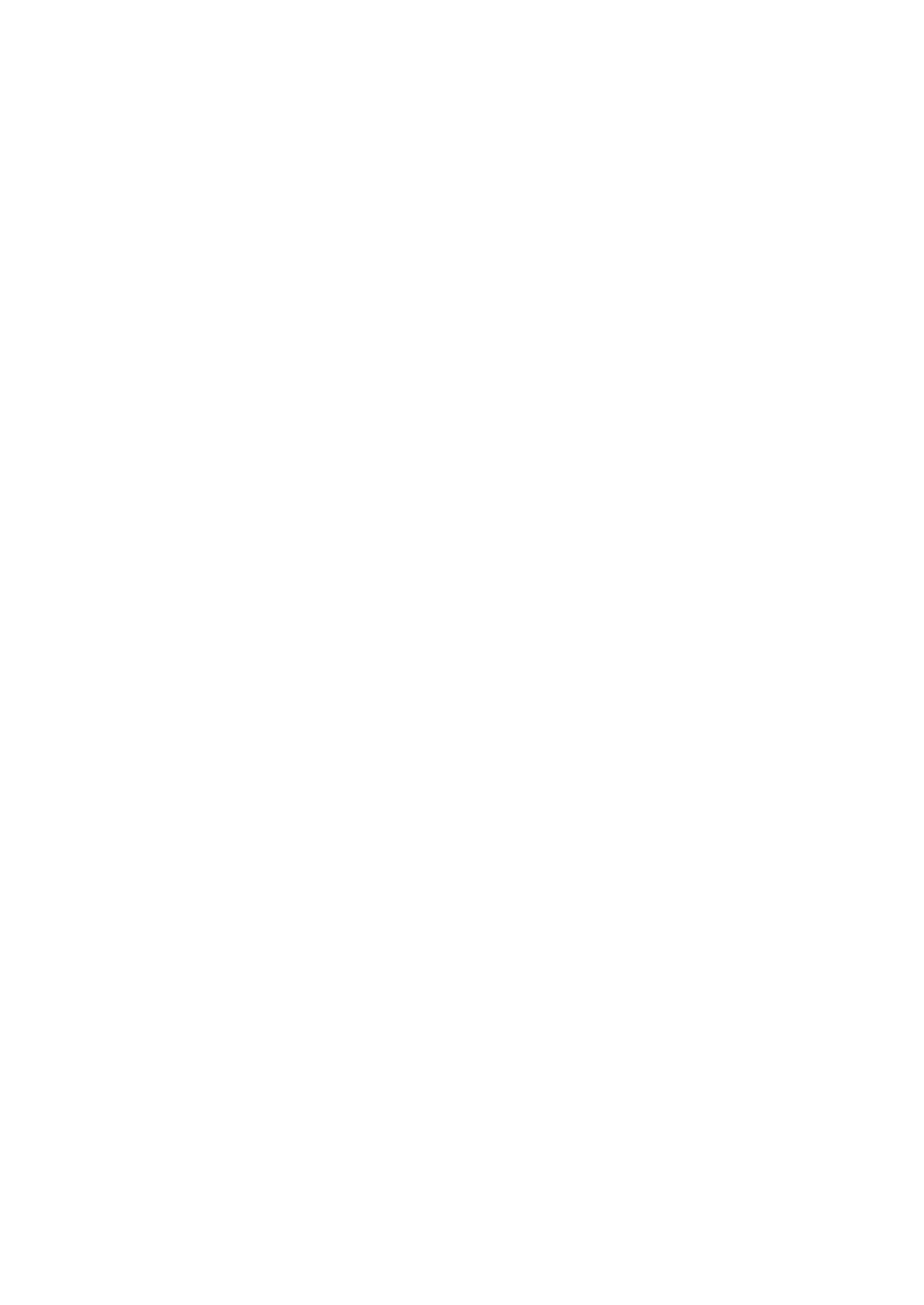|                 | <b>Group studies</b> |
|-----------------|----------------------|
| Acid group      |                      |
| Carbon group    |                      |
| Kali group      |                      |
| Ophidia group   |                      |
| Mercurius group |                      |
| Spider group    |                      |

# **D. Practical or clinical:**

- (1) This will cover,
	- (a) case taking of acute and chronic patients
	- (b) case processing including selection of medicine, potency and repetition schedule
- (2) Each student maintains a journal having record of ten case takings.

# **E. Examination:**

# **1. Theory:**

- 1.1 Number of papers- 01
- 1.2 Marks: 100
- 1.3 Distribution of marks:
	- 1.3.1 Topics of Second BHMS- 50 Marks
	- 1.3.2 Topics of Third BHMS- 50 Marks

# 2. **Practical including viva voce or oral**:

2.1. Marks: 100

| 2.2          | Distribution of marks:        | <b>Marks</b> |
|--------------|-------------------------------|--------------|
| 2.2.1.       | Case taking and case          |              |
|              | processing of one long case   | 30           |
| 2.2.2.       | Case taking of one short case | 10           |
| 2.2.3.       | Maintenance of practical      |              |
|              | record or journal             | 10           |
| 224          | Viva voce or oral             | 50           |
| <b>Total</b> |                               |              |
|              |                               | 1 V V        |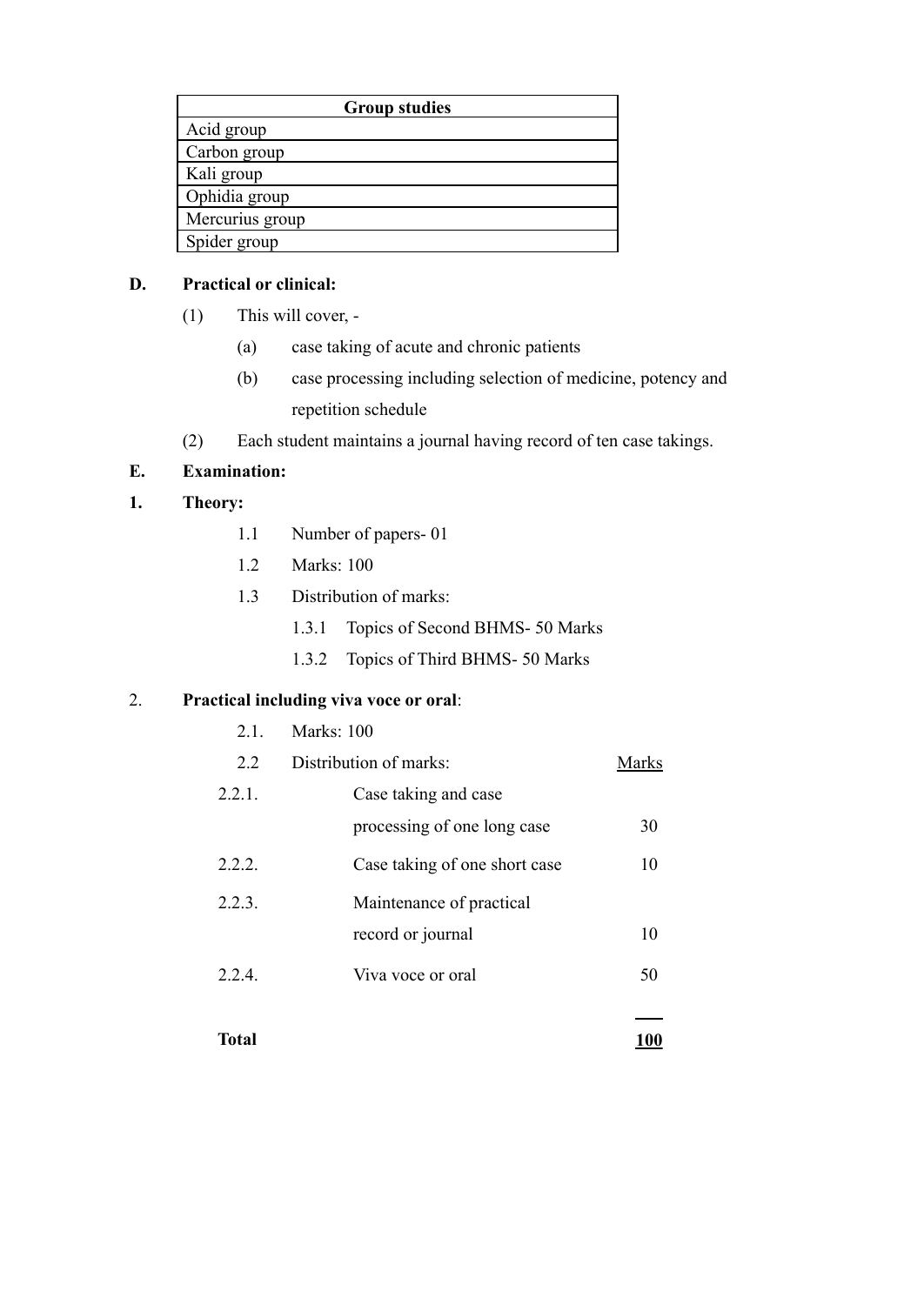### **ORGANON OF MEDICINE AND HOMOEOPATHIC PHILOSOPHY**

### **A. Theory:**

In addition to revision of Aphorisms studied in First B.H.M.S. and Second B.H.M.S., the following shall be covered, namely: -

- 1. Hahnemann's Prefaces and Introduction to Organon of Medicine.
- 2. Aphorisms 105 to 294 of Hahnemann's Organon of Medicine, including foot notes (5<sup>th</sup> and 6<sup>th</sup> Editions translated by R.E. Dudgeon and W. Boericke)
- 3. Chapters of Philosophy books of J.T. Kent (Chapters- 28, 29, 30, 34 to 37), Stuart Close (Chapters- 7, 10, 13,14, 15) & H.A. Roberts (Chapters- 7, 10, 12 to 19, 21, 34) related to 105-294 Aphorisms of Organon of Medicine.

# **B. Practical or clinical:**

Each student appearing for Third B.H.M.S. examination shall maintain records of 20 cases (10 acute and 10 chronic cases).

# **C. Examination:**

### **1. Theory:**

- 1.1. Number of papers 01
- 1.2. Marks: 100
- 1.3. Distribution of Marks:
	- 1.3.1. Aphorisms 1 to 294 : 60 marks
	- 1.3.2. Homoeopathic philosophy: 40 marks

# **2. Practical including viva voce or oral:**

|              | communication skills | Marks                                                                                                                                                     |
|--------------|----------------------|-----------------------------------------------------------------------------------------------------------------------------------------------------------|
|              | record or journal    | 10                                                                                                                                                        |
|              |                      | 50                                                                                                                                                        |
| <b>Total</b> |                      | 100                                                                                                                                                       |
|              |                      | 2.1. Marks: 100<br>Distribution of marks;<br>2.2.1. Case taking and Case processing with 40<br>2.2.2. Maintenance of practical<br>2.2.4. Viva voce (oral) |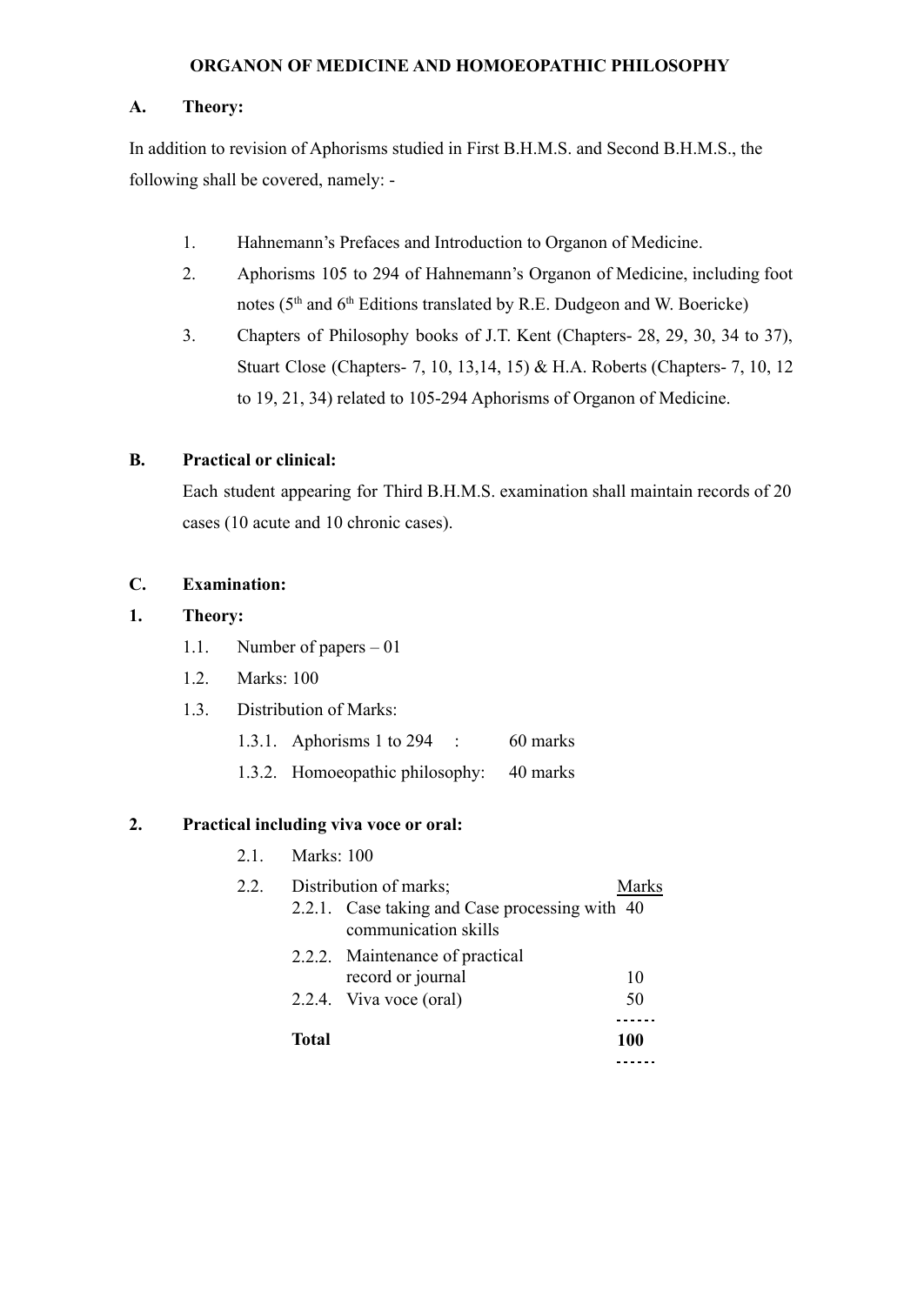# **REPERTORY**

# **Third B.H.M.S.**

# **A. Theory:**

- 1. Repertory: Definition; Need; Scope and Limitations.
- 2. Classification of Repertories
- 3. Study of different Repertories (Kent, Boenninghausen, Boger-Boenninghausen):
	- (a) History
	- (b) Philosophical background
	- (c) Structure
	- (d) Concept of Repertorisation
	- (e) Adaptability
	- (f) Scope
	- (g) Limitation(s)
- 4. Gradation of Remedies by different authors.
- 5. Methods and techniques or Repertorisation. Steps of Repertorisation.
- 6. Terms and language of repertories (Rubrics) cross references in other repertories and Materia medica.
- 7. Conversion of symptoms into rubrics and Repertorisation using different repertories.
- 8. Repertory its relation with organon of medicine and Materia medica.
- **9. Case taking and related topics:**
	- (a) case taking.
	- (b) difficulties of case taking, particularly in a chronic case.
	- (c) types of symptoms, their understanding and importance.
	- (d) importance of pathology in disease diagnosis and individualization in relation to study of repertory.

# **10. Case processing**

- (a) analysis and evaluation of symptoms
- (b) miasmatic assessment
- (c) totality of symptoms or conceptual image of the patient
- (d) reportorial totality
- (e) selection of rubrics
- (f) reportorial technique and results
- (g) reportorial analysis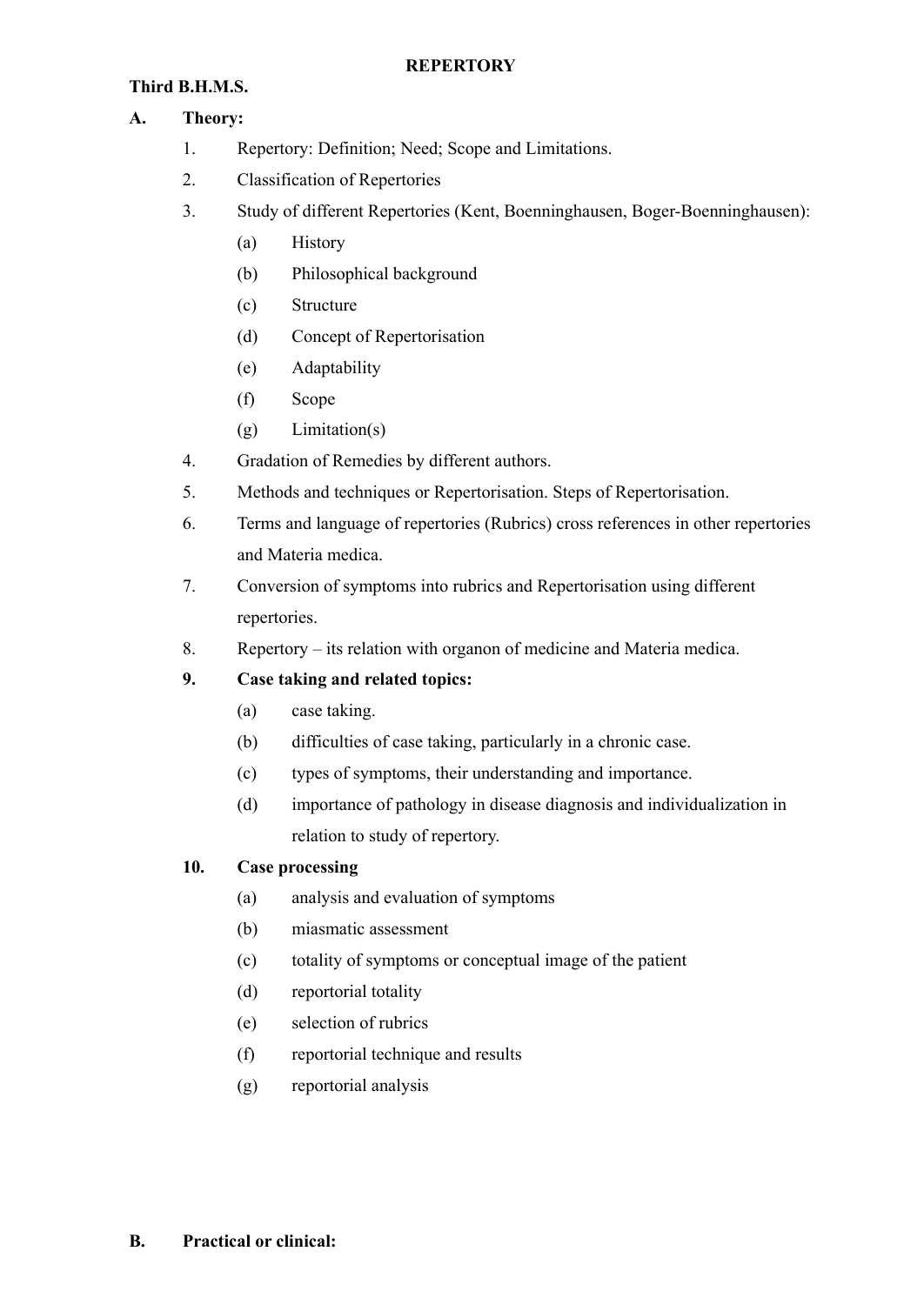- 1. Record of five cases each of surgery, Gynaecology and obstetrics worked out by using Kent's repertory.
- 2. Rubrics hunting from Kent's & Boenninghausen's repertories.

**Note: There will be no Examination in the subject in Third B.H.M.S.**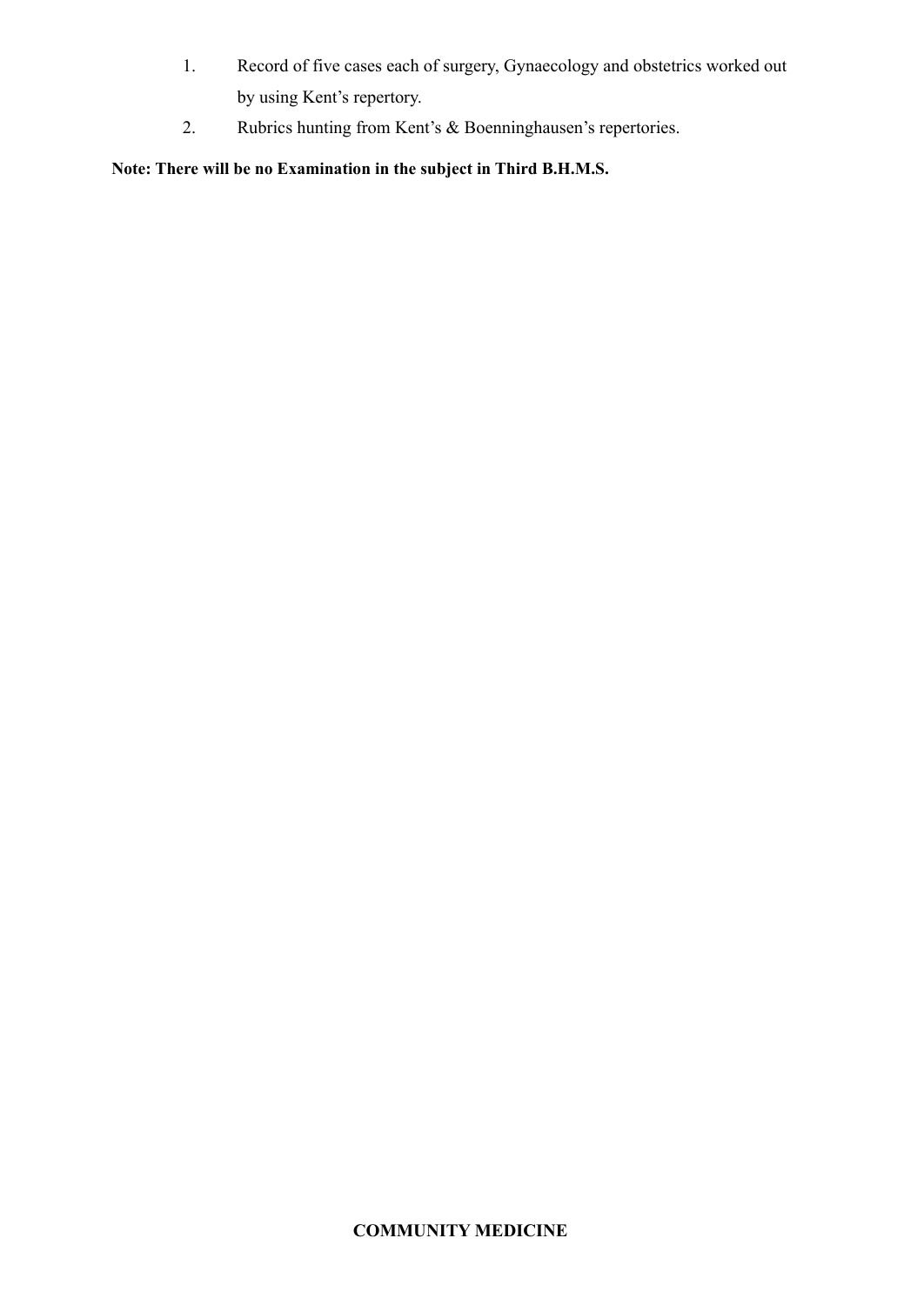# **A. Theory:**

- 1. Man and Medicine
- 2. Concept of health and disease in conventional medicine and homoeopathy

# **3. Nutrition and health**

- (a) Food and nutrition
- (b) Food in relation to health and disease
- (c) Balanced diet
- (d) Nutritional deficiencies, and Nutritional survey
- (e) Food Processing
- (f) Pasteurization of milk
- (g) Adulteration of food
- (h) Food Poisoning

# **4. Environment and**

(a) air, light and sunshine radiation.

**health**

- (b) effect of climate
	- (c) comfort zone
	- (d) personal hygiene

# (e) physical exercise

- (f) sanitation of fair and festivals
- (g) disinfection and sterilization
- (h) atmospheric pollution and purification of air
- (i) air borne diseases

# 5. Water

- (a) distribution of water, uses; impurities and purification
- (b) standards of drinking water
- (c) water borne diseases
- (d) excreta disposal
- (e) disposal of deceased.
- (f) disposal of refuse.
- (g) medical entomology- insecticides, disinfection, Insects in relation to disease, Insect control.
- 6. Occupational health
- 7. Preventive medicine in pediatrics and geriatrics